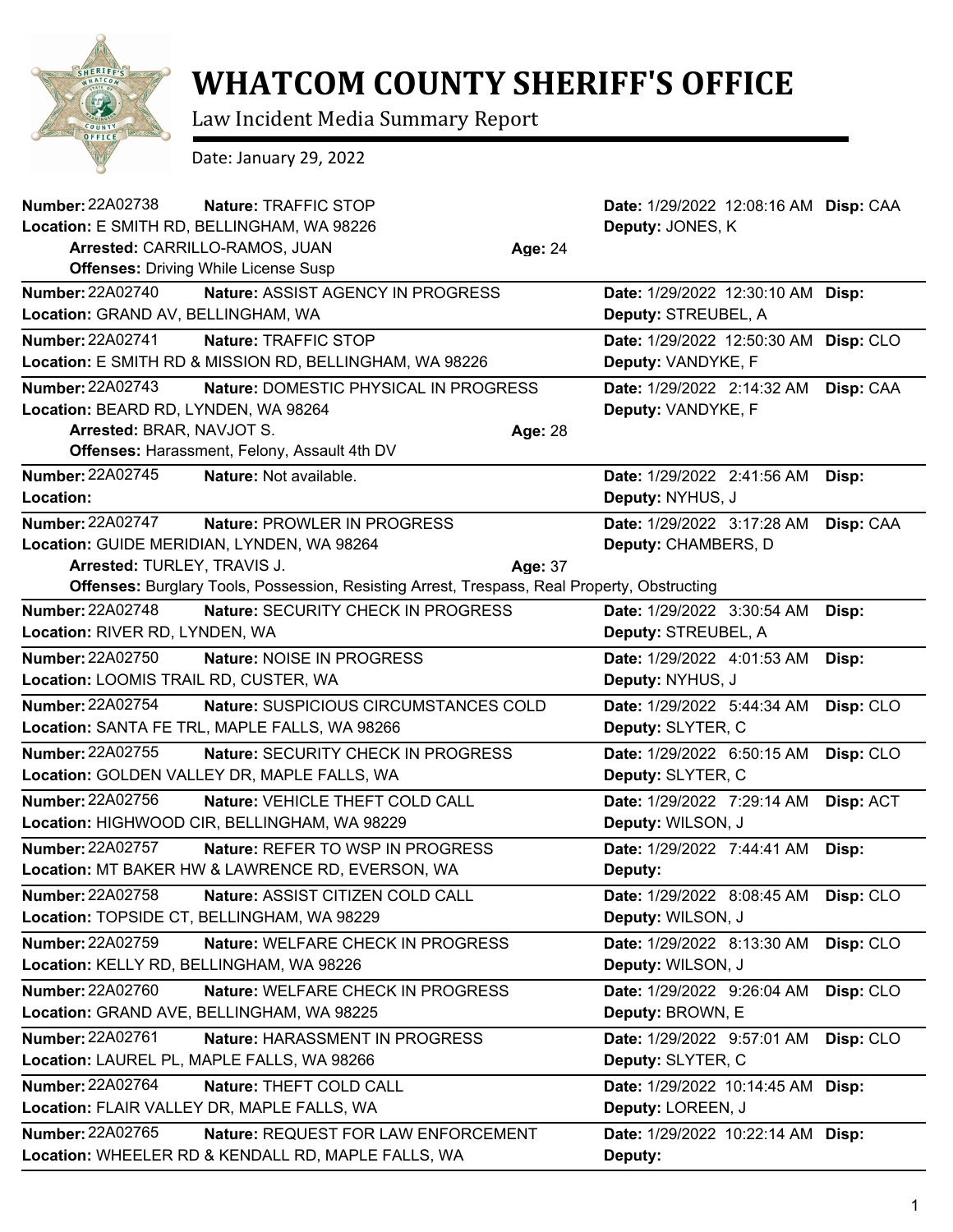| Number: 22A02766<br>Nature: DOMESTIC VERBAL IN PROGRESS             | Date: 1/29/2022 10:24:54 AM Disp: INF   |
|---------------------------------------------------------------------|-----------------------------------------|
| Location: HUGHES RD, EVERSON, WA 98247                              | Deputy: SLYTER, C                       |
| <b>Number: 22A02768</b><br>Nature: SENILE SUBJECT COLD CALL         | Date: 1/29/2022 10:34:02 AM Disp: CLO   |
| Location: MOUNTAIN VIEW RD, FERNDALE, WA 98248                      | Deputy: BROWN, E                        |
| Number: 22A02769<br>Nature: TRAFFIC SIGNAL/SIGN COLD CALL           | Date: 1/29/2022 10:19:19 AM Disp:       |
| Location: W AXTON RD & NORTHWEST DR, FERNDALE, WA                   | Deputy:                                 |
| <b>Number: 22A02770</b><br>Nature: ALARM AUDIBLE IN PROGRESS        | Date: 1/29/2022 11:03:53 AM Disp: CLO   |
| Location: OAKRIDGE DR, BLAINE, WA 98230                             | Deputy: DEZEEUW, T                      |
| Number: 22A02773<br>Nature: MENTAL IN PROGRESS                      | Date: 1/29/2022 11:43:17 AM Disp: CLO   |
| Location: MITCHELL WAY, BELLINGHAM, WA 98226                        | Deputy: BROWN, E                        |
| <b>Number: 22A02774</b><br>Nature: REFER TO WSP IN PROGRESS         | Date: 1/29/2022 11:45:28 AM Disp:       |
| Location: NB I5 SO & CUSTER REST AR, FERNDALE, WA                   | Deputy:                                 |
| <b>Number: 22A02775</b><br>Nature: WATCH FOR IN PROGRESS            | Date: 1/29/2022 12:03:24 PM Disp:       |
| Location: KENDALL RD, WA                                            | Deputy:                                 |
| <b>Number: 22A02776</b><br>Nature: BURGLARY COLD CALL               | Date: 1/29/2022 12:28:33 PM Disp: CLO   |
| Location: WHITNEY ST, BELLINGHAM, WA 98229                          | Deputy: SLYTER, C                       |
| <b>Number: 22A02777</b><br>Nature: VEHICLE THEFT COLD CALL          | Date: 1/29/2022 12:32:18 PM Disp: CLO   |
| Location: SOUTH BAY DR, SEDRO WOOLLEY, WA 98284                     | Deputy: BROWN, E                        |
| <b>Number: 22A02778</b><br>Nature: VEHICLE THEFT COLD CALL          | Date: 1/29/2022 12:54:51 PM Disp: CLO   |
| Location: SQUALICUM LAKE RD, BELLINGHAM, WA 98226                   | Deputy: DEZEEUW, T                      |
| <b>Number: 22A02779</b><br>Nature: ANIMAL PROBLEM IN PROGRESS       | Date: 1/29/2022 1:28:56 PM<br>Disp: UNF |
| Location: BEAUMONT DR, BELLINGHAM, WA 98226                         | Deputy: INGERMANN, N                    |
| Number: 22A02780<br>Nature: WELFARE CHECK IN PROGRESS               | Date: 1/29/2022 1:28:34 PM<br>Disp: CLO |
| Location: BIRCH BAY LYNDEN RD & BLAINE RD, BLAINE, WA 98230         | Deputy: DEZEEUW, T                      |
| <b>Number: 22A02781</b><br>Nature: CIVIL PROBLEM COLD CALL          | Date: 1/29/2022 1:30:44 PM<br>Disp: CLO |
| Location: YEW STREET RD, BELLINGHAM, WA 98229                       | Deputy: WILSON, J                       |
| Number: 22A02782<br>Nature: ASSIST CITIZEN IN PROGRESS              | Date: 1/29/2022 1:38:02 PM<br>Disp: CLO |
| Location: LITTLE STRAWBERRY LN, BELLINGHAM, WA 98229                | Deputy: VANDERVEEN, T                   |
| <b>Number: 22A02783</b><br>Nature: WATCH FOR IN PROGRESS            | Date: 1/29/2022 1:47:39 PM<br>Disp:     |
| Location: MARINE DR, BELLINGHAM, WA                                 | Deputy:                                 |
| <b>Number: 22A02789</b><br><b>Nature: WELFARE CHECK IN PROGRESS</b> | Disp: CLO<br>Date: 1/29/2022 2:35:56 PM |
| Location: MARINE DR, BELLINGHAM, WA 98226                           | Deputy: INGERMANN, N                    |
| Number: 22A02790<br>Nature: DRUGS IN PROGRESS                       | Date: 1/29/2022 3:09:57 PM<br>Disp: CLO |
| Location: PACIFIC HWY, BLAINE, WA 98230                             | Deputy: DOUGLAS, J                      |
| Number: 22A02791<br>Nature: THREAT COLD CALL                        | Date: 1/29/2022 3:27:27 PM<br>Disp: CLO |
| Location: SALISH RD, BLAINE, WA 98230                               | Deputy: DOUGLAS, J                      |
| Number: 22A02792<br>Nature: THEFT IN PROGRESS                       | Date: 1/29/2022 3:38:16 PM<br>Disp: CLO |
| Location: W COLUMBIA ST, NOOKSACK, WA 98276                         | Deputy: HEYSTEK, L                      |
| Number: 22A02793<br>Nature: MVA NON BLKING/NON INJURY IN P          | Date: 1/29/2022 3:47:26 PM<br>Disp: CLO |
| Location: PORTAL WAY & ARNIE RD, CUSTER, WA 98240                   | Deputy: INGERMANN, N                    |
| <b>Number: 22A02794</b><br>Nature: CIVIL PROBLEM IN PROGRESS        | Date: 1/29/2022 3:52:54 PM<br>Disp: CLO |
| Location: YEW STREET RD, BELLINGHAM, WA 98229                       | Deputy: JAMES, J                        |
| Number: 22A02795<br>Nature: VANDALISM COLD CALL                     | Date: 1/29/2022 3:55:51 PM<br>Disp:     |
| Location: MARSHALL HILL RD, DEMING, WA                              | Deputy: HAGGITH, J                      |
| Number: 22A02796<br>Nature: ASSIST CITIZEN IN PROGRESS              | Date: 1/29/2022 4:35:14 PM<br>Disp: CLO |
| Location: PORTAL WAY, FERNDALE, WA 98248                            | Deputy: INGERMANN, N                    |
| <b>Number: 22A02797</b><br>Nature: REFER TO WSP IN PROGRESS         | Date: 1/29/2022 4:37:55 PM<br>Disp:     |
| Location: MT BAKER HWY AT & MP 20, DEMING, WA                       | Deputy:                                 |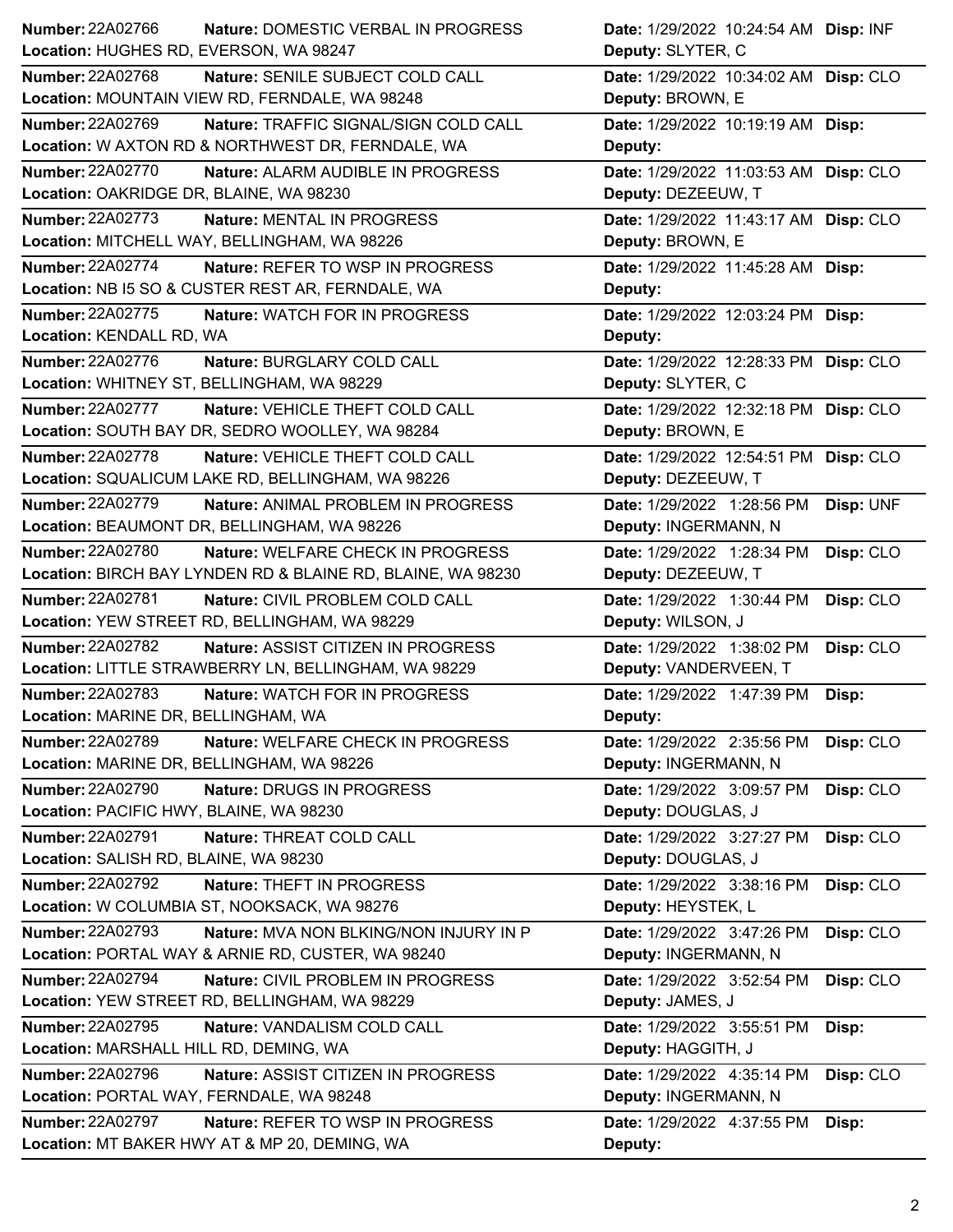| Number: 22A02798                          | Nature: MVA NON BLKING/NON INJURY IN P             | Date: 1/29/2022 4:50:04 PM | Disp: CLO |
|-------------------------------------------|----------------------------------------------------|----------------------------|-----------|
| Location: VALLEY HWY, DEMING, WA 98244    |                                                    | Deputy: HAGGITH, J         |           |
| <b>Number: 22A02799</b>                   | Nature: BURGLARY COLD CALL                         | Date: 1/29/2022 4:56:13 PM | Disp: CLO |
|                                           | Location: BENSON RD, POINT ROBERTS, WA 98281       | Deputy: DOUGLAS, J         |           |
| Number: 22A02800                          | Nature: BURGLARY COLD CALL                         | Date: 1/29/2022 4:59:59 PM | Disp:     |
| Location: VALLEY HW, DEMING, WA           |                                                    | Deputy: HAGGITH, J         |           |
| <b>Number: 22A02801</b>                   | Nature: BURGLARY COLD CALL                         | Date: 1/29/2022 5:00:22 PM | Disp: CLO |
|                                           | Location: CIMARRON WAY, MAPLE FALLS, WA 98266      | Deputy: HEYSTEK, L         |           |
| <b>Number: 22A02802</b>                   | Nature: REFER TO WSP IN PROGRESS                   | Date: 1/29/2022 5:04:58 PM | Disp:     |
|                                           | Location: MT BAKER HW & BUCKENMEYER LN, DEMING, WA | Deputy:                    |           |
| <b>Number: 22A02803</b>                   | Nature: SUSPICIOUS VEHICLE IN PROGRESS             | Date: 1/29/2022 5:12:17 PM | Disp: CLO |
|                                           | Location: KENDALL RD, MAPLE FALLS, WA 98266        | Deputy: JAMES, J           |           |
| Number: 22A02804                          | Nature: SENILE SUBJECT IN PROGRESS                 | Date: 1/29/2022 5:15:04 PM | Disp: CLO |
| Location: BIRCH BAY DR, BLAINE, WA 98230  |                                                    | Deputy: DOUGLAS, J         |           |
| Number: 22A02805                          | Nature: TRESPASS IN PROGRESS                       | Date: 1/29/2022 5:19:26 PM | Disp: CLO |
| Location: GOODWIN RD, EVERSON, WA 98247   |                                                    | Deputy: HEYSTEK, L         |           |
| <b>Number: 22A02806</b>                   | Nature: REFER TO WSP IN PROGRESS                   | Date: 1/29/2022 5:50:32 PM | Disp:     |
|                                           | Location: BLAINE RD & GRANDVIEW RD, BLAINE, WA     | Deputy:                    |           |
| Number: 22A02807                          | Nature: Not available.                             | Date: 1/29/2022 6:03:40 PM | Disp:     |
| Location: W SMITH RD, BELLINGHAM, WA      |                                                    | Deputy:                    |           |
| Number: 22A02809                          | Nature: PROPERTY FOUND IN PROGRESS                 | Date: 1/29/2022 6:04:25 PM | Disp:     |
| Location: CHUCKANUT DR, BELLINGHAM, WA    |                                                    | Deputy: INGERMANN, N       |           |
| Number: 22A02810                          | Nature: CIVIL PROBLEM COLD CALL                    | Date: 1/29/2022 6:14:33 PM | Disp: CLO |
|                                           | Location: HALVERSTICK RD, LYNDEN, WA 98264         | Deputy: CONLEE, Z          |           |
| Number: 22A02812                          | Nature: CIVIL PROBLEM COLD CALL                    | Date: 1/29/2022 6:50:13 PM | Disp: CLO |
|                                           |                                                    |                            |           |
|                                           | Location: CANTERBURY LN, BELLINGHAM, WA 98225      | Deputy: JONES, K           |           |
| Number: 22A02813                          | Nature: CIVIL PROBLEM COLD CALL                    | Date: 1/29/2022 6:56:06 PM | Disp: CLO |
|                                           | Location: SANTA FE TRL, MAPLE FALLS, WA 98266      | Deputy: HENTZ, J           |           |
| Number: 22A02814                          | Nature: SUSPICIOUS CIRCUMSTANCES COLD              | Date: 1/29/2022 6:57:40 PM | Disp:     |
| Location: GRAND AVE, BELLINGHAM, WA 98225 |                                                    | Deputy: INGERMANN, N       |           |
| Number: 22A02815                          | Nature: ASSIST CITIZEN IN PROGRESS                 | Date: 1/29/2022 7:18:10 PM | Disp: CLO |
| Location: SAXON RD, ACME, WA 98220        |                                                    | Deputy: CONLEE, Z          |           |
| Number: 22A02816                          | Nature: WELFARE CHECK IN PROGRESS                  | Date: 1/29/2022 7:35:18 PM | Disp: CLO |
| Location: SALISH RD, BLAINE, WA 98230     |                                                    | Deputy: DOUGLAS, J         |           |
| Number: 22A02818                          | Nature: MUSIC IN PROGRESS IN PROGRESS              | Date: 1/29/2022 7:46:15 PM | Disp: CLO |
|                                           | Location: FAWN CRESCENT RD, BLAINE, WA 98230       | Deputy: DOUGLAS, J         |           |
| Number: 22A02819                          | Nature: DOMESTIC PHYSICAL IN PROGRESS              | Date: 1/29/2022 7:49:23 PM | Disp: CLO |
| Location: E POLE RD, EVERSON, WA 98247    |                                                    | Deputy: HENTZ, J           |           |
| Number: 22A02820                          | Nature: DOMESTIC PHYSICAL IN PROGRESS              | Date: 1/29/2022 7:50:46 PM | Disp:     |
| Location: E POLE RD, EVERSON, WA          |                                                    | Deputy:                    |           |
| <b>Number: 22A02821</b>                   | Nature: DOMESTIC PHYSICAL IN PROGRESS              | Date: 1/29/2022 7:46:58 PM | Disp:     |
| Location: KENDALL RD, MAPLE FALLS, WA     |                                                    | Deputy: HAGGITH, J         |           |
| Number: 22A02822                          | Nature: ALARM AUDIBLE IN PROGRESS                  | Date: 1/29/2022 8:06:54 PM | Disp: CLO |
|                                           | Location: W LAUREL RD, BELLINGHAM, WA 98226        | Deputy: DOUGLAS, J         |           |
| <b>Number: 22A02823</b>                   | Nature: CUSTODIAL INTERFERENCE COLD CA             | Date: 1/29/2022 8:24:05 PM | Disp: CLO |
|                                           | Location: GRAND AVE, BELLINGHAM, WA 98225          | Deputy: INGERMANN, N       |           |
| <b>Number: 22A02824</b>                   | Nature: SUSPICIOUS VEHICLE IN PROGRESS             | Date: 1/29/2022 8:32:52 PM | Disp:     |